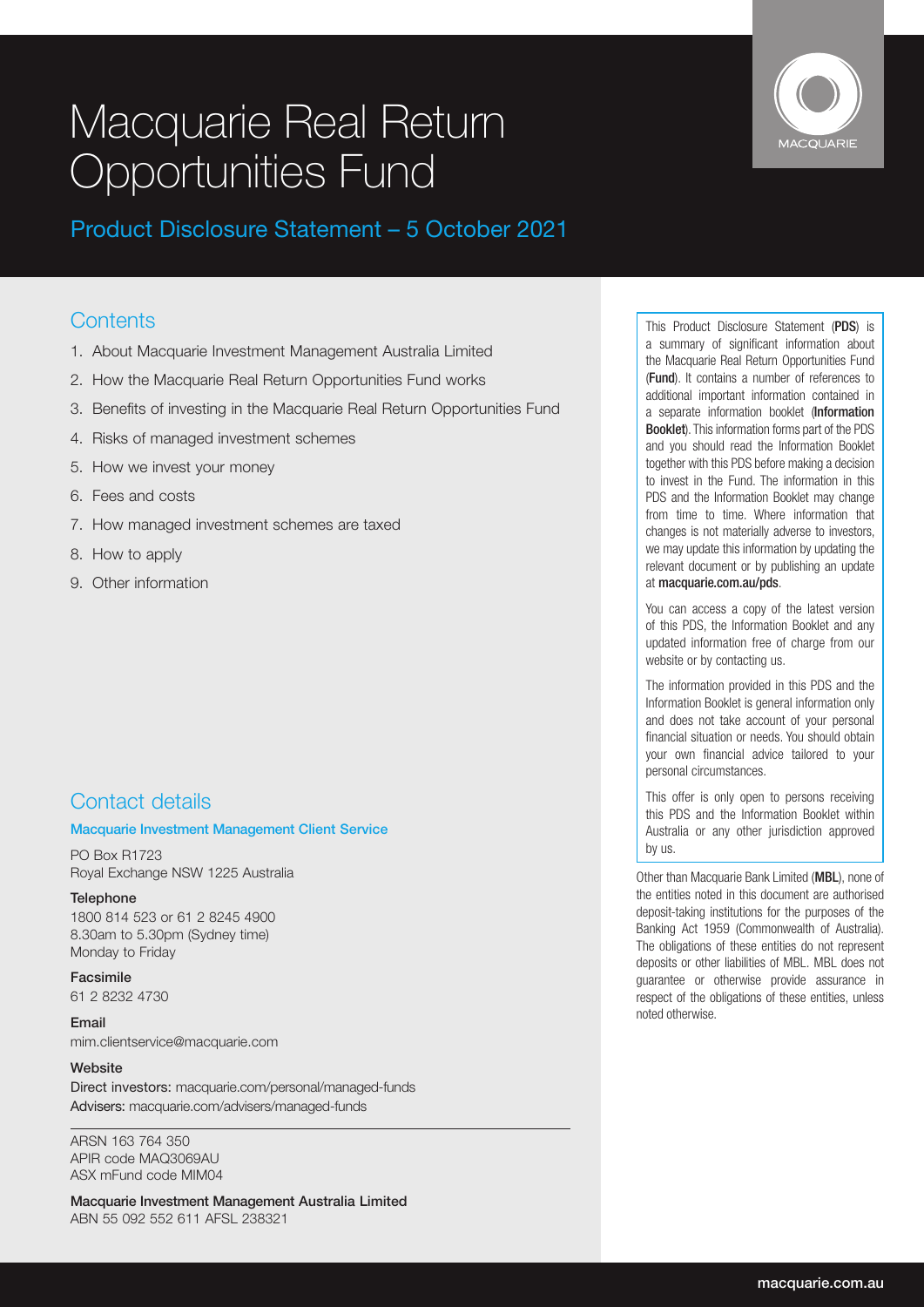# 1 About Macquarie Investment Management Australia Limited

Macquarie Investment Management Australia Limited (Macquarie, we, us, our) is the responsible entity of the Fund. We are responsible for the investment decisions, management and administration of the Fund. We may delegate some of these duties, including investment management functions, to third parties. We have appointed Macquarie Investment Management Global Limited (ABN 90 086 159 060 AFSL 237843) (Investment Manager) as the investment manager of the

Fund. Both entities form part of Macquarie Group's investment management business, Macquarie Investment Management.

Macquarie Investment Management delivers a full-service offering across a range of asset classes including fixed interest, listed equities (domestic and international) and infrastructure securities to both institutional and retail clients in Australia and the US, with selective offerings in other regions.

# 2 How the Macquarie Real Return Opportunities Fund works

The Fund is a unit trust registered under the Corporations Act 2001 (Cth) (Corporations Act) as a managed investment scheme. Each investor's investment amount is pooled and invested in the manner described in Section 5.

Investors acquire units in the Fund. A unit gives an investor a beneficial interest in the Fund's assets as a whole, but not an entitlement to, or interest in, any particular asset of the Fund.

The terms of the units, including an investor's rights and obligations, are set out in this PDS, the Information Booklet and the Fund's constitution (which we can provide to you on request). The constitution can be amended in certain circumstances. We can amend the constitution without your consent if we reasonably consider that the amendments will not adversely affect investors' rights. Otherwise, we must obtain the approval of the required number of unitholders at a meeting of unitholders (a resolution may bind you, regardless of how or whether you vote).

A reference in this PDS to 'Business Day' means a day (other than a Saturday, Sunday, public holiday or bank holiday) on which banks are open for general banking business in Sydney.

The Fund has been admitted to the mFund Settlement Service (mFund) operated by the Australian Securities Exchange (ASX).

# Unit pricing

The price of a unit will generally be calculated each Business Day, and will be based on the value of the Fund's assets, less liabilities, divided by the number of units on issue (the net asset value unit price). The price of units will vary as the market value of the Fund's assets and liabilities rises or falls.

Application and redemption prices take into account our estimate of transaction costs (the **buy/sell spread**), and as a result, the application price will be higher than the net asset value unit price (by the amount of the buy spread), and the redemption price will be lower than the net asset value unit price (by the amount of the sell spread). See Section 6 for further details on the buy/sell spread.

### How to invest and access your money

#### Making initial and additional investments in the Fund

| <b>Application cut-off</b><br>time (Application<br>Cut-off $1,2$ | investment<br>amount <sup>1</sup> | Minimum initial   Minimum additional<br>investment<br>amount <sup>1</sup> |
|------------------------------------------------------------------|-----------------------------------|---------------------------------------------------------------------------|
| 2.00pm Sydney time<br>on a Business Day                          | \$20,000                          | \$500                                                                     |

<sup>1</sup> Or as we otherwise determine.

<sup>2</sup> Initial and additional applications through mFund must be received and accepted by us by the earlier cut-off time as specified by the ASX Operating Rules and your broker. Please contact your broker for further information.

You can apply to make an initial investment in the Fund by completing the application form accompanying this PDS or through mFund by instructing your broker (Application).

Unless we agree otherwise, where we receive an Application (including any required identification documentation) completed to our satisfaction, and cleared funds before the Application Cut-off, investors will generally receive the application price calculated for the relevant Business Day. Unless we agree otherwise, if we receive an Application (including any required identification documentation) completed to our satisfaction, and cleared funds on a Business Day but after the Application Cut-off, or on a non-Business Day, we will generally treat the Application as having been received before the Application Cut-off on the next Business Day. Generally, Applications made by direct debit may take up to four Business Days before the amount is invested but may take longer in certain circumstances.

For investments other than through mFund, you can add to your investment at any time by depositing cleared funds using the account details provided to you at the time of your initial investment (Investment Account). Deposits into the Investment Account will be deemed to be an application for additional units in the Fund. We will not be responsible for any losses incurred by you as a result of the incorrect payment of funds into the Investment Account or into an incorrect bank account.

For mFund investors, you can make additional investments by instructing your broker.

We may accept or reject an application (in whole or in part) at our discretion (without giving reasons). See Section 8 for more details on how to apply.

#### Redeeming your investment

| <b>Redemption cut-off time</b>        | Minimum balance                  |  |
|---------------------------------------|----------------------------------|--|
| (Redemption Cut-off) <sup>1,2</sup>   | $\sqrt{2}$ amount <sup>1,3</sup> |  |
| 12.00pm Sydney time on a Business Day | \$10,000                         |  |

<sup>1</sup> Or as we otherwise determine.

- Redemptions through mFund must be received and accepted by us by the earlier cut-off time as specified by the ASX Operating Rules and your broker. Please contact your broker for further information.
- <sup>3</sup> If acceptance of a redemption request will result in a balance of less than the minimum balance amount, we may either reject the redemption request or treat the redemption request as relating to your entire holding.

For investments other than through mFund, you can generally request redemption of all or part of your investment in the Fund by writing to us or by completing a redemption request form which you can download at macquarie.com/redemptionform. Alternatively, you can provide a signed request specifying the account name, the Fund name, the amount or number of units to be withdrawn and bank details. You can send your redemption request by facsimile, email, mail or such other method agreed by us.

If you invested through mFund, you may only redeem by instructing your broker.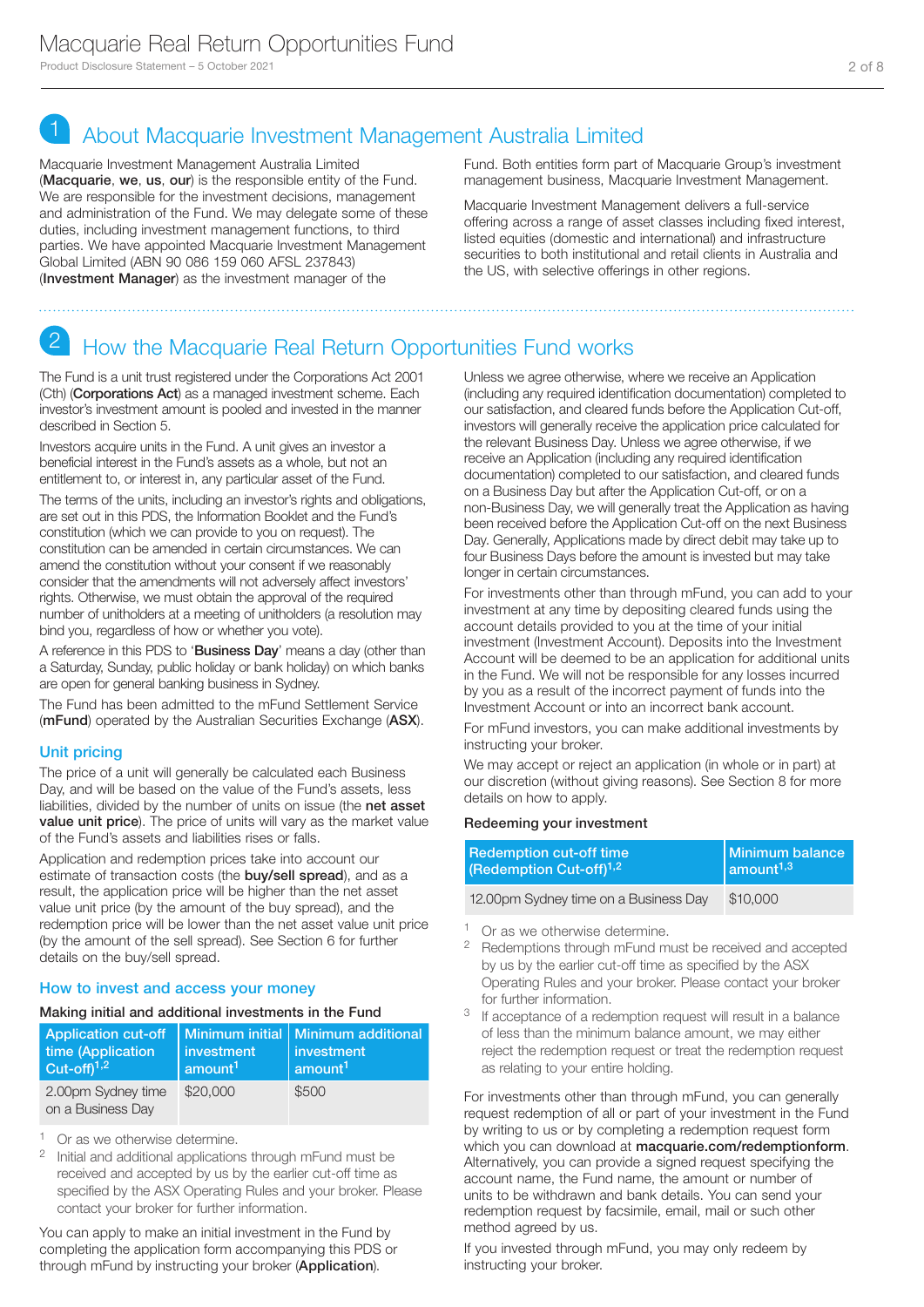Where we receive a redemption request, completed to our satisfaction, before the Redemption Cut-off, investors will generally receive the redemption price calculated for the relevant Business Day. Unless we agree otherwise, if we receive a redemption request, completed to our satisfaction, on a Business Day but after the Redemption Cut-off, or on a non-Business Day, we will generally treat the request as having been received before the Redemption Cut-off on the next Business Day. Before paying you the redemption amount, we may deduct from that amount any money you owe us in relation to your investment. Redemption proceeds will generally be paid within five Business Days after we accept the redemption request.

### mFund

If you intend to invest through mFund, you should read the further important information in relation to investments through mFund set out in Section 2 of the Information Booklet available at macquarie.com.au/pds.

### Potential delay of redemptions

In some circumstances, such as where there is a suspension of redemptions, investors may not be able to redeem their investment within the usual period or at all.

It is also important to note that under the terms of the constitution, we:

- may accept or reject a redemption request (in whole or in part) at our discretion (without giving reasons), and
- are able to change the time by which a redemption request must be lodged and/or the days on which redemptions will be available at our discretion.

Where a redemption request is accepted by us, the Fund's constitution generally allows us up to 90 days after acceptance of the request to pay the redemption proceeds. This may be extended if:

- payment of all or part of the redemption amount is not in the interests of unitholders as a whole, is materially adverse to unitholders as a whole or is not fair to the remaining unitholders, or
- market conditions are such that liquidation of the Fund's assets to facilitate the redemption is difficult, not desirable or impossible (such as where there is restricted liquidity or suspended trading in a market for the assets of the Fund).

#### **Distributions**

The Fund may receive distributions, interest and gains from the underlying investments. We will generally seek to distribute any net income on a monthly basis and any net realised capital gains at least once a year. Distributions will be calculated based on the net income and net realised capital gains of the Fund. Unit prices may fall as a result of the allocation of the distributions to unitholders.

You may elect to have your distributions paid directly into a nominated Australian financial institution account or to have your distributions reinvested as additional units. If you do not make an election, your distributions will be reinvested.

For investments other than through mFund, you can make this election in your Application Form.

If you invest through mFund, you can make this election through your broker.

You should read the important information about how the Fund works including additional information on how to invest and access your money, unit pricing methodology, potential delay of redemptions and investing through mFund before making a decision. Go to Section 2 of the Information Booklet at macquarie.com.au/pds. The material relating to how the Fund works may change between the time when you read this statement and the day when you acquire the product.

# 3 Benefits of investing in the Macquarie Real Return Opportunities Fund

### Significant features

- Managed with a flexible and dynamic investment process targeting real returns, with a strong respect for liquidity and managing downside risk.
- Flexible multi-asset strategy which can invest in a diverse range of asset classes including fixed income, equities and alternatives across global markets.

# Significant benefits

- Potential for positive returns above inflation by seeking to capture a wide spectrum of opportunities throughout the market cycle.
- Potential for regular monthly income.
- Access to the investment management expertise of Macquarie Investment Management.

You should read the important information about additional features and benefits of the Fund before making a decision. Go to Section 3 of the Information Booklet at macquarie.com.au/pds. The material relating to additional features and benefits of the Fund may change between the time when you read this statement and the day when you acquire the product.

# Risks of managed investment schemes

All investments carry risk. Different investments carry different levels of risk, depending on the investment strategy and the underlying investments. Generally, the higher the potential return of an investment, the greater the risk (including the potential for loss and unit price variability over the short term). Financial markets can and have been volatile, and higher levels of market volatility may result in greater risk for investors than an investment in less volatile markets. When you make an investment, you are accepting the risks of that investment. It is important to understand these risks before deciding to invest.

The level of risk that you are willing to accept will depend on a range of factors including your financial objectives, risk tolerance, age, investment timeframe, where other parts of your wealth are invested and whether your investment portfolio will be appropriately diversified after making the investment. The value of your investment and the returns from your investment will vary over time. Future returns may differ from past returns. We do not guarantee the performance or returns of the Fund and you may lose some or all of the money that you have invested in the Fund. The significant risks of the Fund are described below, but there could be other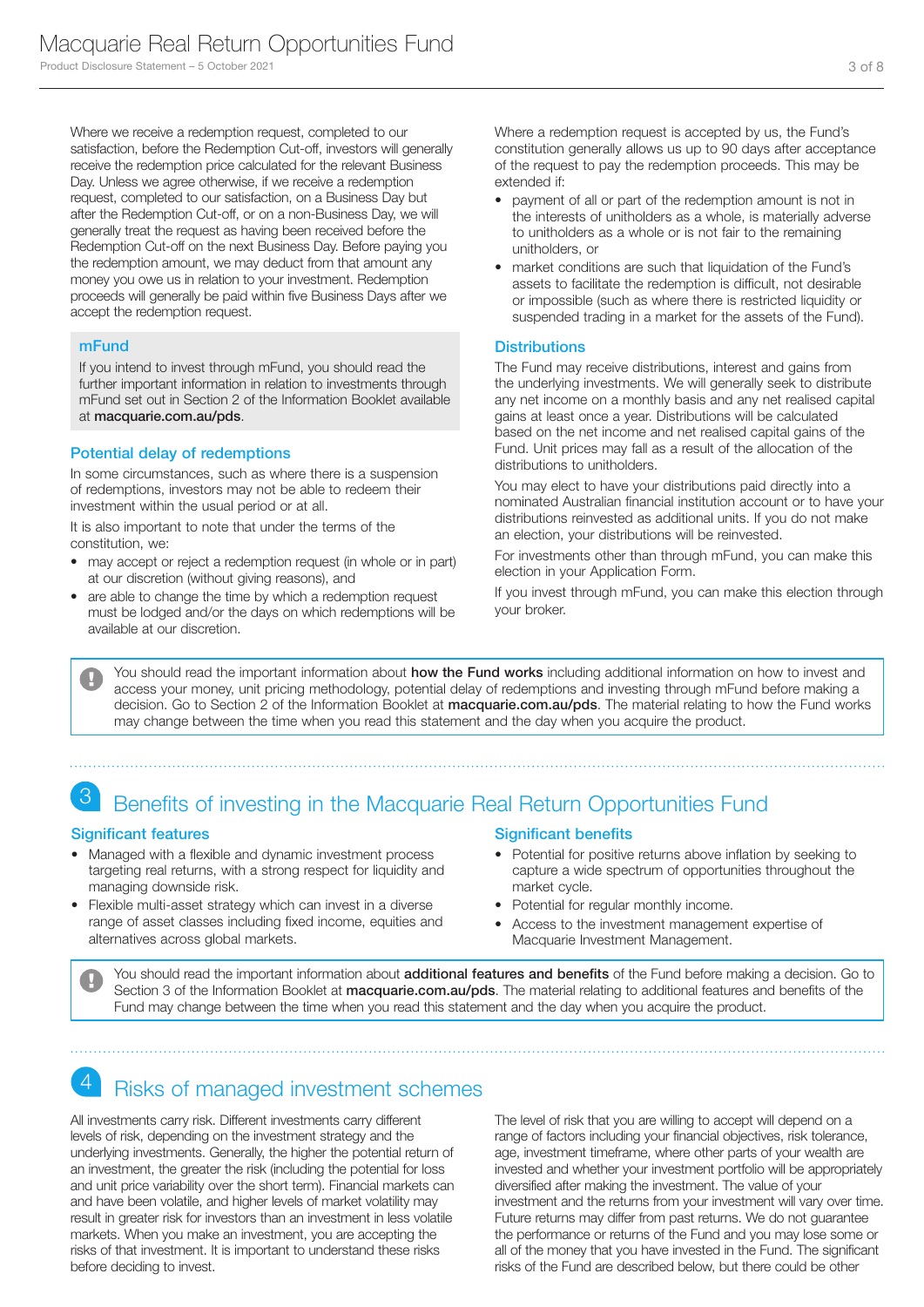risks that adversely affect the Fund. You should seek your own professional advice on the appropriateness of this investment for your particular circumstances and financial objectives.

**Investment risk:** The Fund seeks to generate higher returns than traditional cash investments. The risk of an investment in the Fund is higher than an investment in a typical bank account or term deposit. Amounts distributed to unitholders may fluctuate, as may the Fund's unit price. The unit price may vary by material amounts, even over short periods of time, including during the period between a redemption request or application for units being made and the time the redemption unit price or application unit price is calculated.

**Manager risk:** There is no guarantee that the Fund will achieve its performance objectives, produce returns that are positive, or compare favourably against its peers. In addition, the investment strategies and internal trading guidelines may vary over time, and there is no guarantee that such changes would produce favourable outcomes.

**Income securities risk:** The Fund may have exposure to a range of income securities. The value of these securities may fall, for example due to market volatility, interest rate movements, perceptions of credit quality, supply and demand pressures, a change to the reference rate used to set the value of interest payments, market sentiment, or issuer default. These risks may be greater for securities offering higher returns. Income security risk may cause unit price volatility and/or financial loss to the Fund.

Market risk: The investments that the Fund has exposure to are likely to have a broad correlation with share markets in general. Share markets can be volatile and have the potential to fall by large amounts over short periods of time. Poor performance or losses in domestic and/or global share markets are likely to negatively impact the overall performance of the Fund.

**Default risk:** Issuers or entities upon which the Fund's investments depend may default on their obligations, for instance by failing to make a payment due on a security or by failing to return principal. Such parties can include the issuers of securities the Fund has exposure to (or those referenced in credit derivative transactions), and may include sovereigns, supranational entities, governments and states, as well as corporations. Counterparties to the Fund and/or the underlying fund may default on a contractual commitment. Counterparties may include over-the-counter derivatives counterparties, brokers (including clearing brokers of exchange traded instruments), repurchase agreement counterparties, foreign exchange counterparties, as well as the custodian. Default on the part of an issuer or counterparty could result in a financial loss to the Fund.

Credit risk: The value of the investments that the Fund has exposure to may be sensitive to changes in market perceptions of credit quality, both of individual issuers and of the credit markets in general. The Fund may have exposure to credit related securities and takes credit risk in order to achieve its investment objectives. Deteriorations in the market's perception of credit quality may negatively impact the values of such securities, and hence the Fund's unit price.

Liquidity risk: Investments may be difficult or impossible to sell, either due to factors specific to that security, or to prevailing market conditions. Liquidity risk may mean that an asset is unable to be sold or an exposure is unable to be rebalanced within a timely period and at a fair price, potentially resulting in delays in redemption processing or the suspension of redemptions. A large redemption or application may result in the exposure of the Fund to particular investments, sectors or asset classes being altered significantly due to the security sales or purchases required. Liquidity risk may also arise from a change or proposed change to reference rates such as LIBOR, and the uncertainty resulting from the change.

Structured security risk: The Fund may have exposure to structured securities, such as Residential Mortgage Backed Securities (RMBS), and Asset Backed Securities (ABS). Structured securities are exposed to specific risks including increased sensitivity to interest rate movements, credit spreads, and higher liquidity risk. Their value is also dependent on the quality of the underlying assets, and may be affected by factors such as the creditworthiness of the underlying debtors, underlying asset values, levels of default in the underlying loans, and prepayment rates. Structured securities may experience losses more

frequently than an equivalently rated standard fixed income security, and losses may also be greater.

Alternative asset risk: Alternative assets may include, but are not limited to, investments such as private equity, infrastructure, property and hedge funds. Exposure to such assets may be subject to large price movements, may be exposed to higher liquidity risk, and may have higher potential for loss.

**Emerging market risk:** The Fund may have exposure to emerging markets. Emerging markets are generally considered riskier than developed markets due to factors such as lower liquidity, the potential for political unrest, the increased likelihood of sovereign intervention (including default and currency intervention), currency volatility, and increased legal risk. Emerging market investments therefore may experience increased asset price volatility, and face higher currency, default and liquidity risk.

Bank loans risk: Traded bank loans are a specialised asset class, and may incur higher valuation and liquidity risks than standard fixed income debt instruments, as well as being exposed to market sentiment regarding the bank loan sector in general. Additionally, the underlying borrowers may be of lower credit quality, exposing the purchaser of the loan (the Fund, in this case) to higher default risk. Traded bank loans may also be exposed to increased operational risk due to their specialised administration and settlement processes.

Credit ratings risk: The Fund may have exposure to securities that may have been assigned credit ratings by external ratings agencies. A rating downgrade could reduce the value of a security. Credit ratings do not guarantee the credit quality of a security, its underlying assets or its repayments, and may be re-assessed by rating agencies in a range of circumstances.

**Currency risk:** The Fund has exposure to investments denominated in currencies other than Australian dollars. Currency risk is the risk that fluctuations in exchange rates between the Australian dollar and foreign currencies impact the Australian dollar value of the foreign investments that the Fund has exposure to. The Fund seeks to reduce this risk by hedging its currency exposure. The currency hedging employed may not completely remove the risk of currency exposure causing an adverse impact on an investor's investment return. Hedging also reduces the opportunity to profit from favourable currency movements. Furthermore, costs may be incurred in implementing any hedging strategy. The Fund may also take active foreign currency positions with the aim of profiting from foreign exchange rate movements. Such positions may increase the Fund's currency risk, which may lead to increased volatility of the Fund's unit price, and may impact its overall performance.

Interest rate risk: The value of the investments that the Fund has exposure to will generally be sensitive to changes in market interest rates. In addition, changes to reference rates may impact the value of your investment in the Fund. The Fund may take active interest rate positions, either through physical security selection or through derivatives. Movements in market interest rates may impact the value of your investment in the Fund.

Valuation risk: The carrying value of the Fund's investments used to generate the Fund's unit price may not reflect their liquidation value. This may be due to a range of factors, including buy/sell spreads, liquidity pressures, market sentiment at the time of liquidation, and the volume of securities being liquidated. This may mean that the Fund's unit price does not reflect the value that will be achieved when processing a redemption.

**Derivatives risk:** Derivatives may be used to hedge existing exposures or to gain economic exposure. The use of derivatives may expose the Fund to risks including counterparty default, legal and documentation risk, and the risk of increased sensitivity of the Fund's unit price to underlying market variables. The use of derivatives may have the effect of magnifying both gains and losses.

Underlying fund risk: Where the Fund invests in an underlying fund, the Fund is exposed to the risks of the underlying fund including investment performance, liquidity, management, default and counterparty risk, all of which may affect the value of units in the underlying fund and therefore the value of units in the Fund.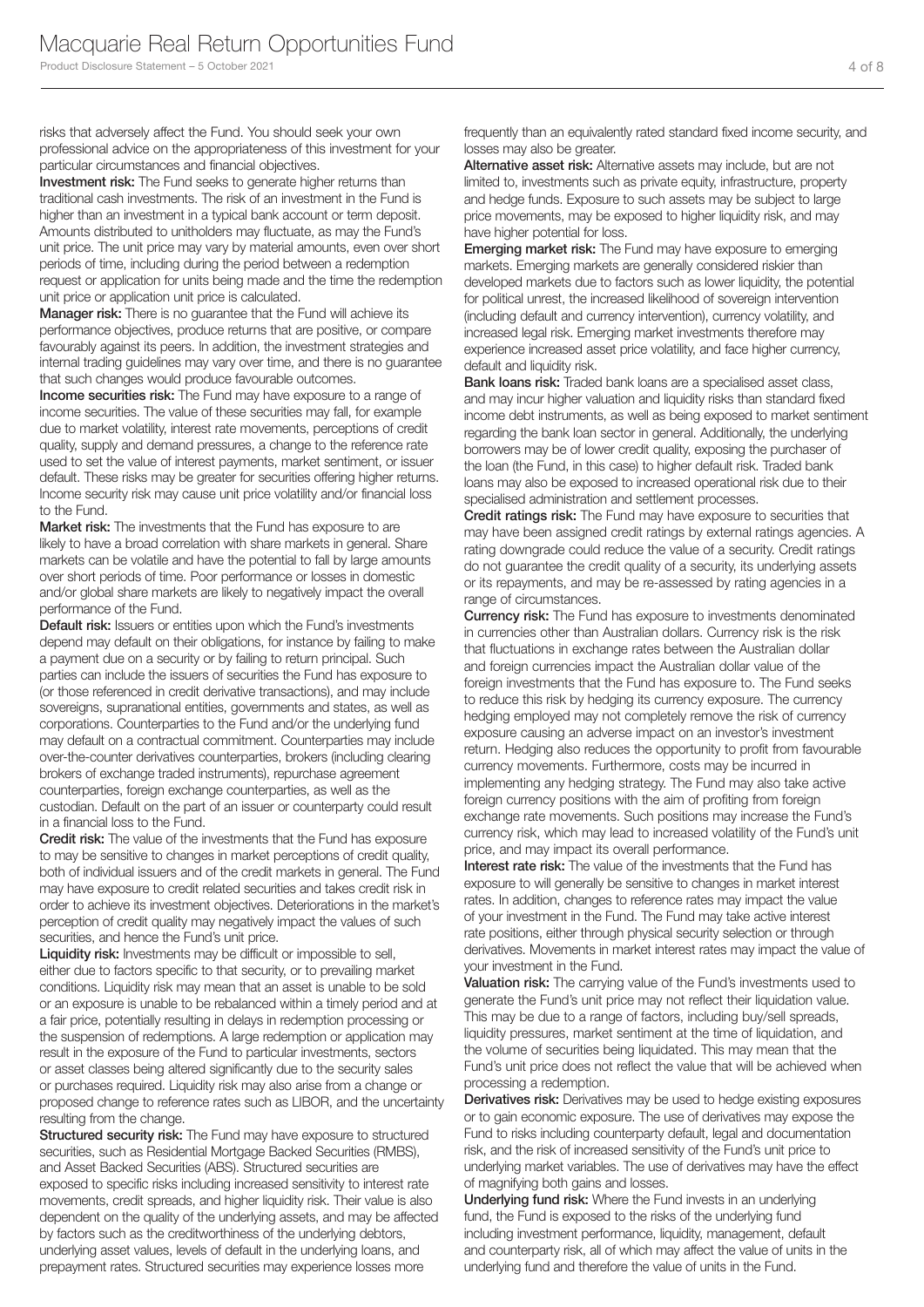Force majeure risk: Issuers or counterparties of investments that the Fund holds or has exposure to may be impacted by a force majeure event, which is an event beyond the control of that party. This includes events such as fire, flood, earthquakes, pandemic, war, terrorism and labour strikes. Such events may adversely affect that party's ability to perform its obligations resulting in an adverse impact on the Fund. A force majeure event may also impact the ability of Macquarie and/or the investment manager to operate and manage the Fund as described in this PDS.

Regulatory and legal risk: Governments or regulators may pass laws, create policy, or implement regulation that affects the Fund and/or the execution of investment strategies. Such initiatives may impact transaction or security types or a market, and may be either country specific or global. Such changes may result in the Fund failing to achieve its investment objectives. Similarly, laws affecting registered managed investment schemes (including taxation and corporate and regulatory laws) may change in the future, affecting investors' rights and investment returns.

# How we invest your money

You should consider the likely investment return, the risks involved and your investment timeframe when deciding whether to invest in the Fund.

| <b>Macquarie Real Return Opportunities Fund</b> |                                                                                                                                                                                                                                                                                                                                                                                                                                                                                                                                                                                                                                                                                                                                                                                                                                                                                                                                                                                                                                                                                                                             |                                                                       |                                                               |                             |
|-------------------------------------------------|-----------------------------------------------------------------------------------------------------------------------------------------------------------------------------------------------------------------------------------------------------------------------------------------------------------------------------------------------------------------------------------------------------------------------------------------------------------------------------------------------------------------------------------------------------------------------------------------------------------------------------------------------------------------------------------------------------------------------------------------------------------------------------------------------------------------------------------------------------------------------------------------------------------------------------------------------------------------------------------------------------------------------------------------------------------------------------------------------------------------------------|-----------------------------------------------------------------------|---------------------------------------------------------------|-----------------------------|
| Fund objective                                  | The Fund aims to provide positive returns of 3% to 5% per annum above Australian inflation <sup>1</sup> over the<br>medium term (before fees). It also seeks to provide regular income.                                                                                                                                                                                                                                                                                                                                                                                                                                                                                                                                                                                                                                                                                                                                                                                                                                                                                                                                     |                                                                       |                                                               |                             |
| Description of<br>the Fund                      | The Fund provides exposure to traditional asset classes such as fixed income and equities as well as<br>uncorrelated return strategies, such as currency and alternatives.<br>The Investment Manager utilises a flexible and dynamic approach to target positive returns above inflation<br>by seeking to capture a wide spectrum of opportunities throughout the market cycle while managing<br>liquidity and potential drawdowns. The Investment Manager aims to achieve this by dynamically allocating<br>to different asset classes, geographies, currencies and sectors depending on market conditions. The<br>portfolio is generally hedged to the Australian dollar, but active currency positions may be taken when the<br>Investment Manager believes that there are opportunities to add value.<br>The Fund gains exposure to securities either directly or through funds managed by members of the<br>Macquarie Group and external managers. The Fund may use derivatives to implement its investment<br>strategy or hedge foreign currency exposure back to Australian dollars. The Fund will not be leveraged. |                                                                       |                                                               |                             |
| Asset allocation <sup>2</sup>                   | Fixed income and cash: <sup>3</sup><br>Listed equities: <sup>4</sup><br>Currencies: <sup>5</sup><br>Alternatives: <sup>6</sup>                                                                                                                                                                                                                                                                                                                                                                                                                                                                                                                                                                                                                                                                                                                                                                                                                                                                                                                                                                                              | $0\% - 100\%$<br>$0\% - 30\%$<br>$0\% - 30\%$<br>$0\% - 10\%$         |                                                               |                             |
| <b>Benchmark</b>                                | Bloomberg AusBond Bank Bill Index                                                                                                                                                                                                                                                                                                                                                                                                                                                                                                                                                                                                                                                                                                                                                                                                                                                                                                                                                                                                                                                                                           |                                                                       |                                                               |                             |
| Suggested minimum<br>investment timeframe       | Three years                                                                                                                                                                                                                                                                                                                                                                                                                                                                                                                                                                                                                                                                                                                                                                                                                                                                                                                                                                                                                                                                                                                 |                                                                       |                                                               |                             |
| Inception date                                  | 30 September 2013                                                                                                                                                                                                                                                                                                                                                                                                                                                                                                                                                                                                                                                                                                                                                                                                                                                                                                                                                                                                                                                                                                           |                                                                       |                                                               |                             |
| <b>Standard Risk</b><br>Measure (SRM)           | $\overline{2}$<br><b>Very low</b><br>Low                                                                                                                                                                                                                                                                                                                                                                                                                                                                                                                                                                                                                                                                                                                                                                                                                                                                                                                                                                                                                                                                                    | $\overline{3}$<br>$\overline{4}$<br><b>Medium</b><br>Low to<br>medium | $\overline{5}$<br>6 <sup>1</sup><br>Medium to<br>High<br>high | $\overline{7}$<br>Very high |
|                                                 | We have calculated the SRM based on industry guidance. Please note that the SRM is not a complete<br>assessment of all forms of investment risk. Go to Section 5 of the Information Booklet for more<br>information. Refer to Section 4 for more information on the risks of an investment in the Fund.                                                                                                                                                                                                                                                                                                                                                                                                                                                                                                                                                                                                                                                                                                                                                                                                                     |                                                                       |                                                               |                             |
| <b>Target investors</b>                         | The Fund may be suitable for investors who are looking for an investment with the objective of the Fund<br>listed above and are prepared to accept the risks of the Fund set out in Section 4.                                                                                                                                                                                                                                                                                                                                                                                                                                                                                                                                                                                                                                                                                                                                                                                                                                                                                                                              |                                                                       |                                                               |                             |
| Changes to the Fund                             | We may make changes to the Fund from time to time or terminate the Fund. We will provide such notice<br>as required by the Corporations Act or constitution of the Fund.                                                                                                                                                                                                                                                                                                                                                                                                                                                                                                                                                                                                                                                                                                                                                                                                                                                                                                                                                    |                                                                       |                                                               |                             |
| Fund performance                                | Performance history information can be obtained from our website at macquarie.com.au/performance or by<br>calling Client Service. Past performance is not a reliable indicator of future returns, which can differ materially.                                                                                                                                                                                                                                                                                                                                                                                                                                                                                                                                                                                                                                                                                                                                                                                                                                                                                              |                                                                       |                                                               |                             |

Inflation is defined as the Consumer Price Index (CPI) as measured by the Reserve Bank of Australia Trimmed Mean, as published by the Australian Bureau of Statistics.

<sup>2</sup> The above ranges are indicative only. The Fund will be rebalanced within a reasonable period of time should the exposure move outside these ranges.

<sup>3</sup> Investments in this sector may include but are not limited to: domestic and global fixed and floating rate securities issued by banks, corporates, governments, asset-backed securities such as residential mortgage backed securities, bank loans, high yield, emerging markets and other credit related securities. The Fund may also have some exposure to exchange traded funds and hybrid securities.

 $\frac{4}{5}$  Includes Australian and global equities.

 $5$  Includes developed and emerging market currencies.<br> $6$  Includes but is not limited to private equity infrastruct

Includes but is not limited to private equity, infrastructure, property or hedge funds.

You should read the important information about how the Investment Manager invests your money including ethical investments, switching and calculating the performance of the Fund before making a decision. Go to Section 5 of the Information Booklet at macquarie.com.au/pds. The material relating to how the Investment Manager invests your money may change between the time when you read this statement and the day when you acquire the product.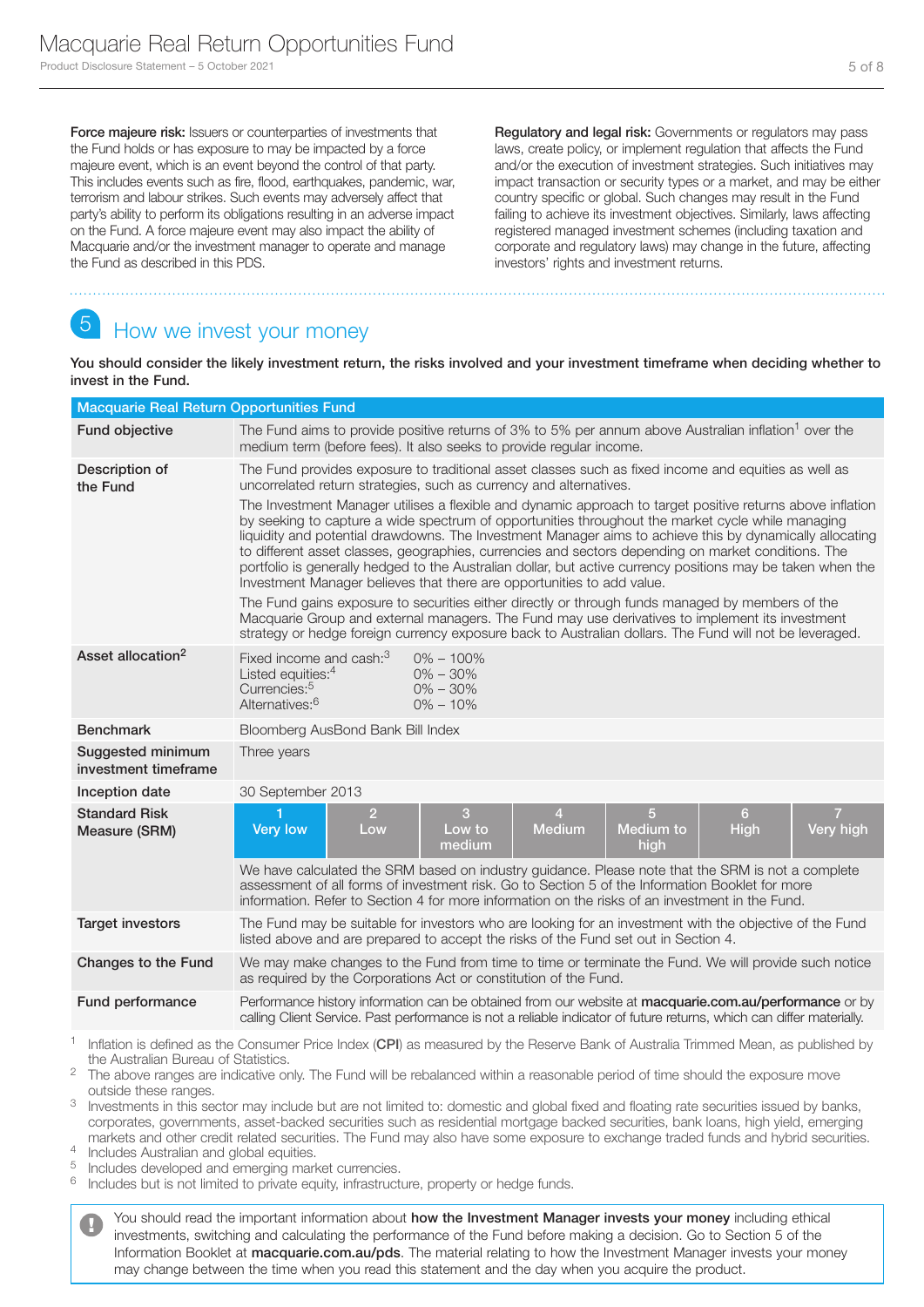# 6 Fees and costs

### Did you know?

Small differences in both investment performance and fees and costs can have a substantial impact on your long-term returns. For example, total annual fees and costs of 2% of your account balance rather than 1% could reduce your final return by up to 20% over a 30-year period (for example, reduce it from \$100,000 to \$80,000).

You should consider whether features such as superior investment performance or the provision of better member services justify higher fees and costs. You may be able to negotiate to pay lower contribution fees and management costs where applicable. Ask Macquarie Investment Management or your financial adviser.

### To find out more

If you would like to find out more, or see the impact of the fees based on your own circumstances, the Australian Securities and Investments Commission (ASIC) website (www.moneysmart.gov.au) has a managed funds fee calculator to help you check out different fee options.

This table shows fees and other costs that you may be charged. These fees and costs may be deducted from your investment, the returns on your investment or from the Fund's assets as a whole.

Unless stated otherwise, all fees are shown inclusive of GST and net of any input tax credits (ITCs) and/or reduced input tax credits (RITCs). The proportion of GST paid on the fees that can be recovered by the Fund as RITCs or otherwise varies. The fees paid by the Fund will equal the rates disclosed in this section (inclusive of GST, net of ITCs and/or RITCs) regardless of the rate of GST recovery in any period. Information on how managed investment schemes are taxed is set out in Section 7 of this PDS.

You should read all of the information about fees and other costs, as it is important to understand their impact on your investment. You can use this information to compare costs between different simple managed investment schemes. ASIC provides a calculator, available at www.moneysmart.gov.au, which can be used to calculate the effect of fees and costs on account balances.

| Type of fee or $cost1,2$                           | Amount                                                                                                                                                                                                                                                                                                                                           |  |  |
|----------------------------------------------------|--------------------------------------------------------------------------------------------------------------------------------------------------------------------------------------------------------------------------------------------------------------------------------------------------------------------------------------------------|--|--|
| Fees when your money moves in or out of the Fund   |                                                                                                                                                                                                                                                                                                                                                  |  |  |
| Establishment fee                                  | Nil                                                                                                                                                                                                                                                                                                                                              |  |  |
| Contribution fee                                   | Nil                                                                                                                                                                                                                                                                                                                                              |  |  |
| Withdrawal fee                                     | Nil                                                                                                                                                                                                                                                                                                                                              |  |  |
| Exit fee                                           | Nil                                                                                                                                                                                                                                                                                                                                              |  |  |
| <b>Management costs</b>                            |                                                                                                                                                                                                                                                                                                                                                  |  |  |
| The fees and costs for managing your<br>investment | Management costs of 0.731% pa, comprising:<br><b>Management fee</b> $-0.700\%$ pa of the net asset value of the Fund.<br><b>Indirect costs</b> $3 - 0.031\%$ pa of the net asset value of the Fund, comprising:<br>• expenses $-$ Fund <sup>4</sup><br>• fees and expenses – underlying fund <sup>5</sup><br>• other indirect costs <sup>6</sup> |  |  |

1 You may also incur a buy/sell spread when your money moves in or out of the Fund. See 'Buy/Sell spread' below for further details.<br>2. Fees may be individually perceptited if you are a wholesele investor under the Corpora <sup>2</sup> Fees may be individually negotiated if you are a wholesale investor under the Corporations Act and subject to compliance with

applicable regulatory requirements. See Section 6 of the Information Booklet for further details.

- <sup>3</sup> Based on indirect costs for the previous financial year. Past costs may not be a reliable indicator of future costs. See 'Indirect costs' below for more information.
- <sup>4</sup> We do not currently seek reimbursement from the Fund for administrative expenses of the Fund. Abnormal expenses will generally be paid by the Fund. Refer to Section 6 of the Information Booklet for further details.
- <sup>5</sup> Refer to Section 6 of the Information Booklet for information about the treatment of management fees, performance fees and expenses of underlying funds (if any).
- <sup>6</sup> May also include certain costs such as over-the-counter derivatives and any other costs required to be included for the purposes of the Corporations Act.

# Example of annual fees and costs of the Fund

This table gives an example of how the fees and costs in the Fund can affect your investment over a one-year period. You should use this table to compare the Fund with other simple managed investment products.

| Example                                     |               | Balance of \$50,000 with total contributions of \$5,000 during the year                                                                                             |
|---------------------------------------------|---------------|---------------------------------------------------------------------------------------------------------------------------------------------------------------------|
| <b>Contribution fees</b>                    | Nil           | For every additional \$5,000 you put in, you will not be charged any contribution fee.                                                                              |
| <b>PLUS</b> Management costs<br>comprising: | 0.731% $pa^1$ | And for every \$50,000 you have in the Fund, you will be charged \$365.50 each<br>year, comprising:                                                                 |
| Management fee - Fund                       | $0.700\%$ pa  | \$350,00                                                                                                                                                            |
| Indirect costs                              | $0.031\%$ pa  | \$15.50                                                                                                                                                             |
| <b>EQUALS</b> cost of Fund                  |               | If you had an investment of \$50,000 at the beginning of the year and you put in an<br>additional \$5,000 during that year, you would be charged fees of \$365.50.2 |
|                                             |               | What it costs you will depend on the fees you may be able to negotiate.                                                                                             |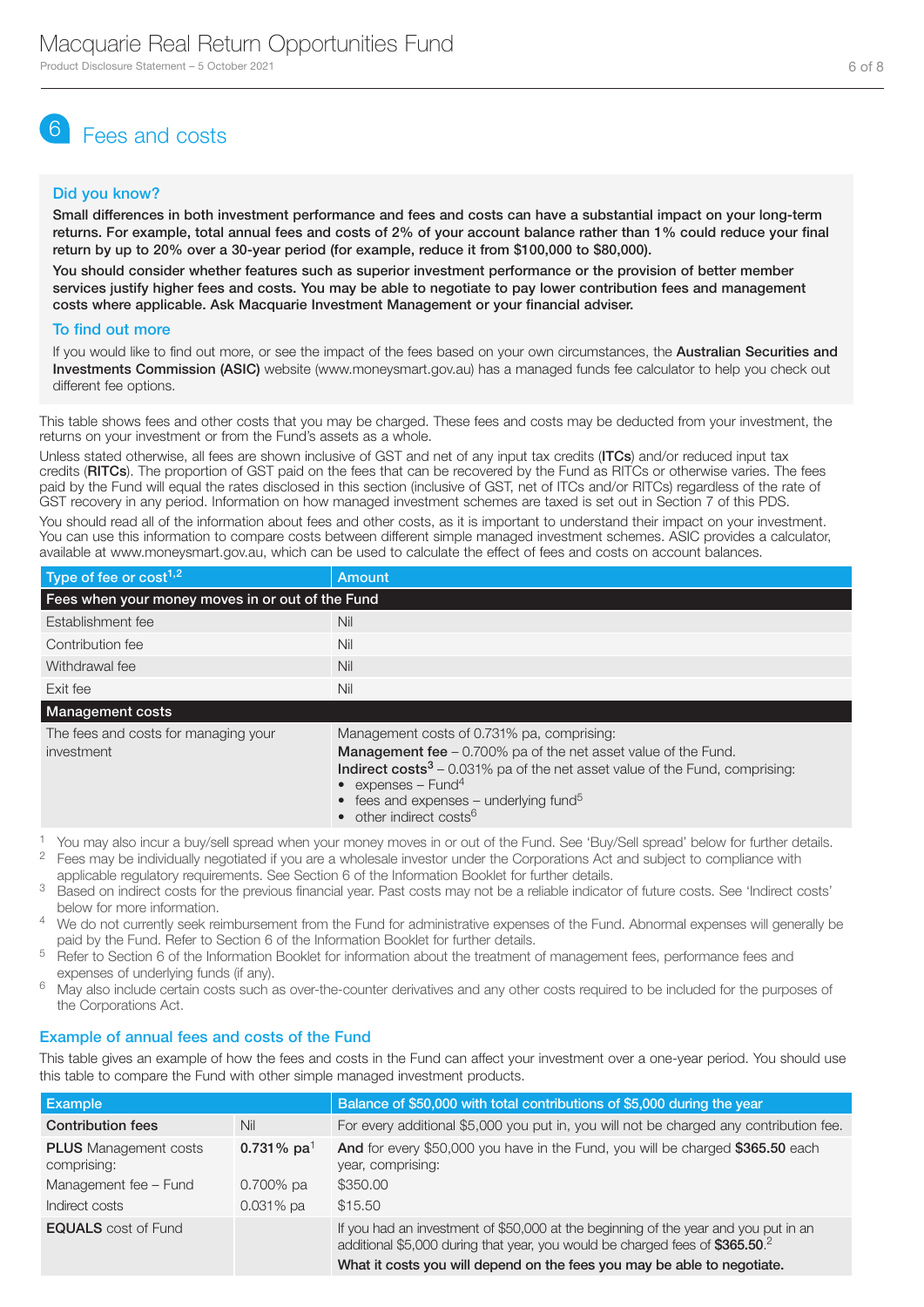#### Notes to example from previous page

- <sup>1</sup> Calculated using the 'indirect cost ratio' for the Fund for the previous financial year. The 'indirect cost ratio' refers to the management costs expressed as a percentage of the average net asset value of the Fund. It is not a forecast of the amount of the total management costs, which may be higher or lower in the future.
- <sup>2</sup> This example assumes there is no variation in the value of your investment and the additional investment of \$5,000 is made at the end of the period. In practice, the value of an investor's investment and the fees paid will vary and if an additional investment is made during the period, a management fee will also be payable on the additional investment from the date that the additional investment is made.

#### Additional explanation of fees and costs

### Management fee

The fee is calculated as a percentage of the net asset value of the Fund, accrues daily and is payable quarterly. It is deducted from the Fund's assets and reflected in the Fund's unit price.

#### Indirect costs

Indirect costs are the costs (excluding the management fee referred to above) incurred in managing the Fund's assets which directly or indirectly reduce the return on the Fund. These costs are not directly charged or retained by us for acting as responsible entity of the Fund. These costs are generally deducted from the Fund's assets or an underlying fund's assets and reflected in the Fund's unit price. Indirect costs are generally paid when incurred. Refer to the Information Booklet for more information.

#### Transactional and operational costs

Transactional and operational costs incurred by the Fund or an underlying fund that the Fund invests in (such as brokerage, clearing costs, hedging costs, settlement costs, transaction fees, spreads on securities bought or sold, taxes and stamp duty) will generally be incurred as part of the management of the Fund. These costs are an additional cost to you and are reflected in the Fund's unit price. They are not amounts paid to us or the Investment Manager.

#### *Buy/Sell spread*

The Fund may recover an estimate of transactional and operational costs through a buy/sell spread from investors who apply for, or redeem units.

When units are acquired, a buy spread is added to the value of a unit. The buy spread is an amount which reflects the estimated transaction costs associated with acquiring the underlying investments. When units are redeemed, a sell spread is subtracted from the value of a unit. The sell spread is an amount which reflects the estimated transaction costs of disposing of the underlying investments. The buy/sell spreads are retained by the Fund and not paid to us or the Investment Manager.

A buy/sell spread seeks to ensure that the estimated transaction costs of the acquisition or redemption are borne by the investor who is applying for or redeeming the units, and not by the existing investors in the Fund. The buy/sell spread may apply even if no transaction to acquire or dispose of assets is required (for example, where there is an application from one investor and a corresponding redemption by another investor).

The buy/sell spread for the Fund, as at the date of the preparation of this PDS, is +0.13% for applications and -0.14% for redemptions, but we may vary this from time to time. In certain circumstances, the buy/sell spread may increase significantly. We will not usually provide investors with notice of changes to the buy/sell spread. The latest buy/sell spreads for the Fund are posted on our website at macquarie.com.au/daily\_spreads.

The buy/sell spread charged to investors offsets some or all of the transactional and operational costs incurred by the Fund which may include costs incurred as part of the ordinary trading activities of the Fund rather than the particular application or redemption. This is referred to as 'Fund buy/sell spread recovery'.

#### *Net transactional and operational costs*

The net transactional and operational costs for the Fund for the previous financial year were 0.164%, resulting from transactional and operational costs of 0.287% less the buy/sell spread recovery of 0.123%. For example, if you had an account balance of \$50,000 invested in the Fund over the year and there were no changes to your investment, you would have paid \$82.00 in net transactional and operational costs during that year (excluding any buy/sell spread as a result of applying for, or redeeming, units in the Fund). When added to the management costs, you would have paid 0.895% (which amounts to \$447.50) in costs.

The transactional and operational costs disclosed (including the buy/sell spread for the Fund) are based on information available as at the date of this PDS and assumptions that we consider reasonable, including assumptions about the bid/ask spreads and other costs of underlying assets. The transaction cost amounts are not forecasts of the total transaction costs in the future and the amount of transaction costs, including buy/sell spreads, mav be higher or lower in the future. Refer to the Information Booklet for further details.

#### Information about fee changes

We may change the amount of the fees without your consent (up to any maximum that is allowed under the Fund's constitution). If we increase the fees, we will provide you with at least 30 days written advance notice. We cannot charge more than the constitution of the Fund allows, unless we obtain investors' approval to do so. Under the constitution, the maximum fees (exclusive of the net effect of GST) are:

- a maximum contribution fee of 5% of the investment amount
- a maximum redemption fee of 5% of the redemption amount
- a maximum management fee of 5.5% pa of the value of the assets of the Fund
- a maximum performance fee rate of not more than 50% of the cumulative outperformance of the Fund over the benchmark, subject to a high watermark, and
- a maximum switching fee of 5% of the value of the investment switched.

Additional fees may be paid by you to your financial  $\blacksquare$ adviser (for advice-related services): and/or to your broker or financial adviser (for services connected to mFund) if you are investing through mFund. You should refer to the statement of advice provided by your adviser for details of those fees.

You should read the important information about fees and costs including additional services and charges before making a decision. Go to Section 6 of the Information Booklet at macquarie.com.au/pds. The material relating to fees and costs may change between the time when you read this statement and the day when you acquire the product.